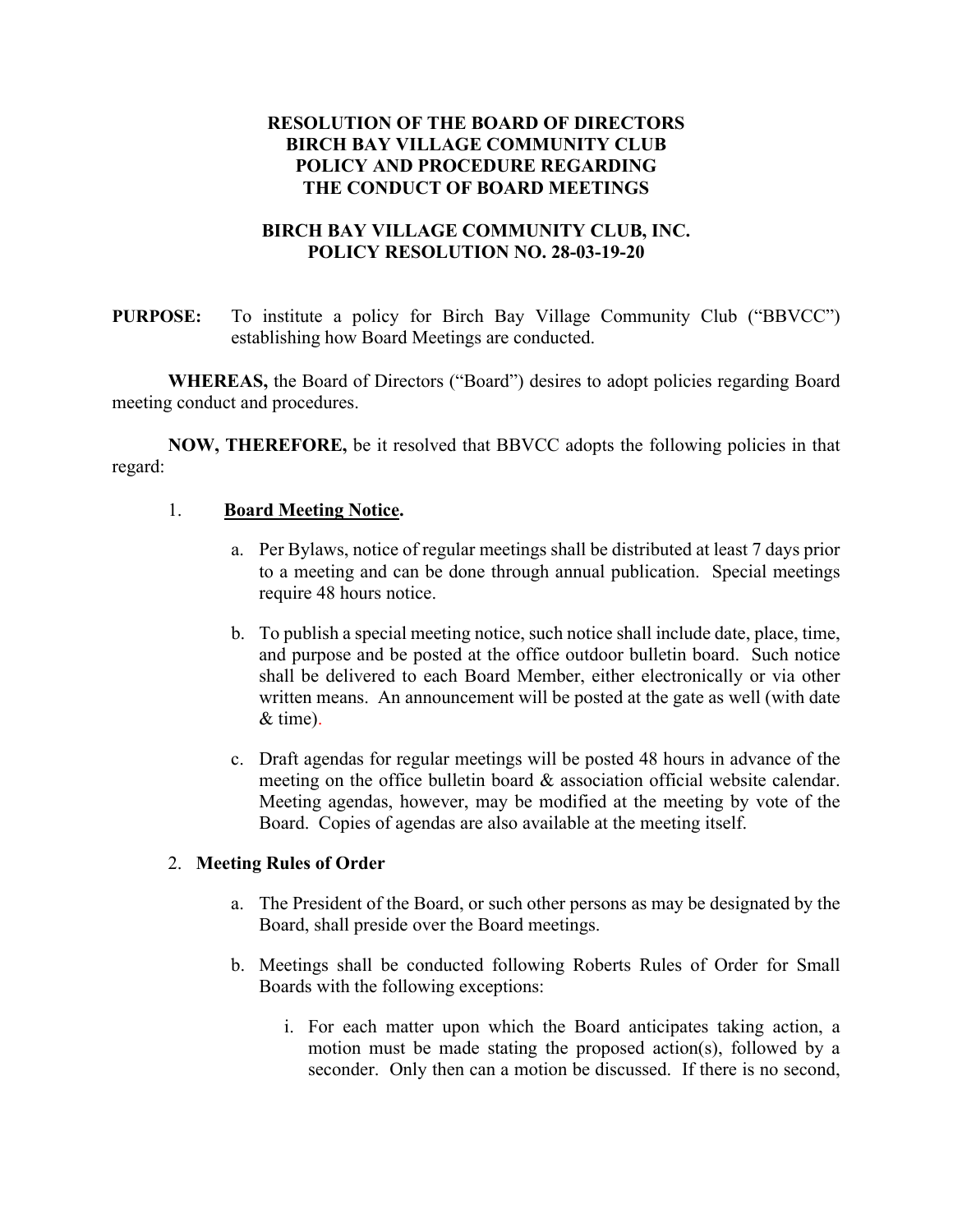then the motion fails, however, a new amended motion may be made. If there is still no second, the motion dies without further discussion.

- ii. The chairperson may participate in discussions but may not make motions. The chair will also vote but will do so last.
- c. The Board shall keep minutes of all actions taken by the Board, all of which shall be made available to all Owners once approved.

#### 3. **Owner Participation at Board Meetings**

- a. At every Board Meeting, there will be an opportunity for Owners to address the Board prior to any business being conducted under the following expectations:
	- i. No one may speak until called upon by the chair of the meeting;
	- ii. Only one person may speak at a time and only when recognized by the chair;
	- iii. Abusive language and personal attacks are strictly prohibited;
	- iv. The chairman presiding over the meeting may interrupt a speaker to limit their time for further discussion, avert potential personal attacks or abusive language, or to keep the discussion on topic.
	- v. The "recognized" speaker is not to address the audience, rather the chairperson. It is understood that when a member requests time to speak at a Board of Directors meeting, that they are there to address the Board (via the chairperson). Any documents to be presented are presented to the chairperson for dissemination to the Board.
	- vi. The Board may eject any person who, after receiving a warning by the chair of the meeting, continues to disrupt the meeting.
	- vii. Once the owner forum is complete, it will be at the chairperson's discretion whether or not to allow further comments on items in the accepted agenda from the audience during any Board discussion.
	- b. Board meetings shall be open to attendance by all BBVCC Owners or their authorized agents, subject to reasonable rules established by the Board.

#### 4. **Executive Session**

- a. A closed executive session may be held only to:
	- i. Consider personnel matters;
	- ii. Consult with the legal counsel or consider communications with legal counsel;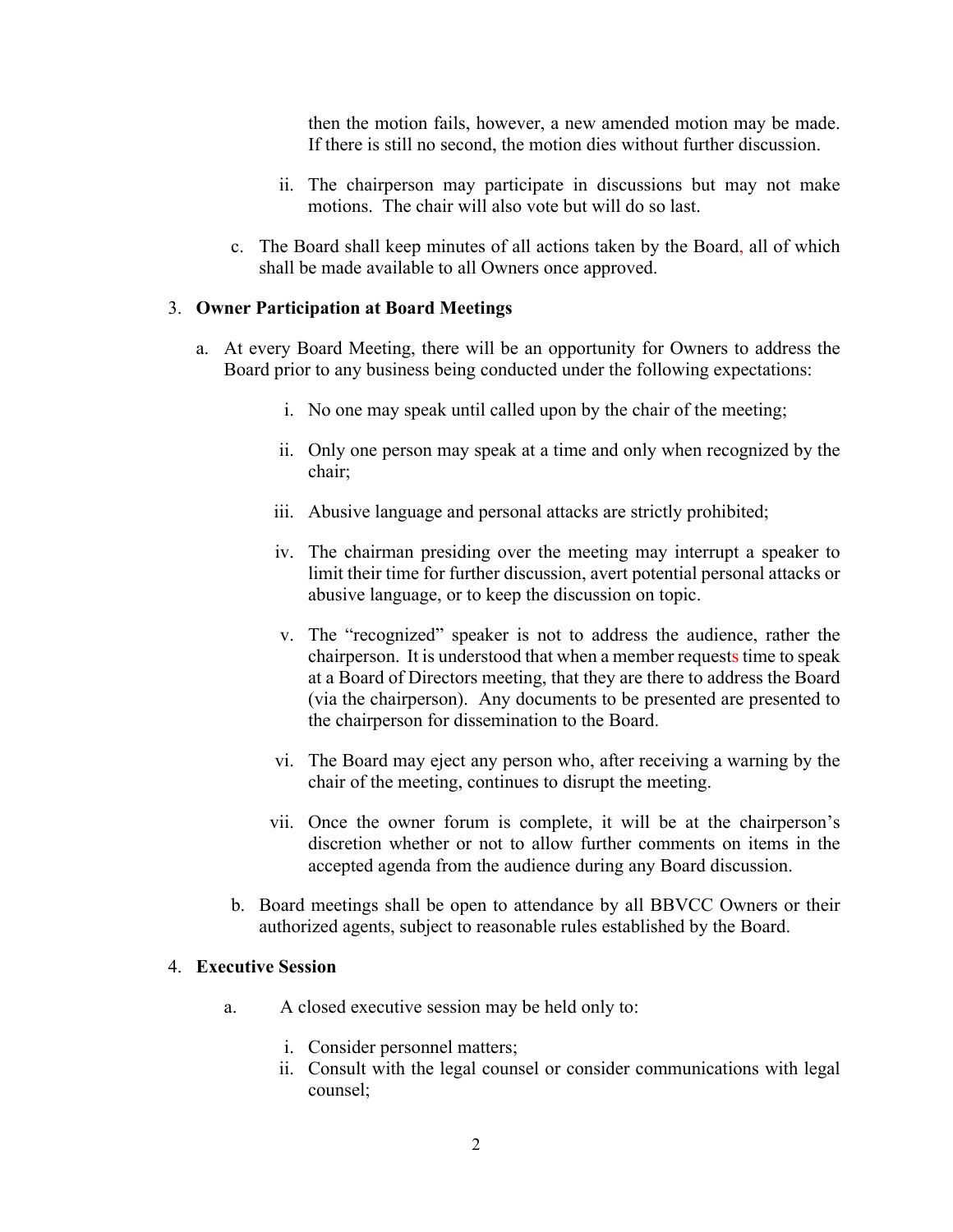- iii. Discuss likely or pending litigation;
- iv. Discuss matters involving possible violations of the Governing Documents of BBVCC;
- v. Discuss matters involving the possible liability of an Owner to BBVCC.
- b. Upon an affirmative vote in open meeting to re-assemble in closed session, the Board may convene a closed executive session with a motion stating specifically the purpose for the closed session. The Board may restrict attendance to only Board Members and such other persons requested by the Board during such regular or special meetings of the Board.
- c. Prior to holding the closed executive session, the chairperson presiding over the meeting will state whether or not the Board will reconvene in open session at the end of the closed executive session.
- d. No decision shall be adopted during a closed executive session. No motion or other action adopted, passed, or agreed to in closed executive session may become effective unless the Board, following the closed executive session, reconvenes in open meeting and votes in the open meeting on such motion, or other action, which is reasonably identified. If an announcement per item c is not made, the executive decisions made will be tabled until the next posted open meeting.
- e. The Board is not required to disclose information in violation of law, or which is otherwise exempt from disclosure.
- f. The minutes of all meetings at which an executive session was held shall indicate that an executive session was held and caption the subject matter of the executive session generally.

## 5. **Board Workshops**

- a. The Board hosts a monthly workshop meeting prior to the regularly scheduled Board Meeting. The purpose of this meeting is to:
	- i. Address any questions or concerns regarding proposed agenda items
	- ii. Review other items that do not require action by the Board.
- b. Just as with any other meeting of the Board, a time is set aside at the beginning of each workshop for Owners present to address the Board pursuant to section 3 of this policy.
- c. Executive sessions may be held in conjunction with a Board Workshop provided that any decisions won't be voted on until the following Board Meeting.